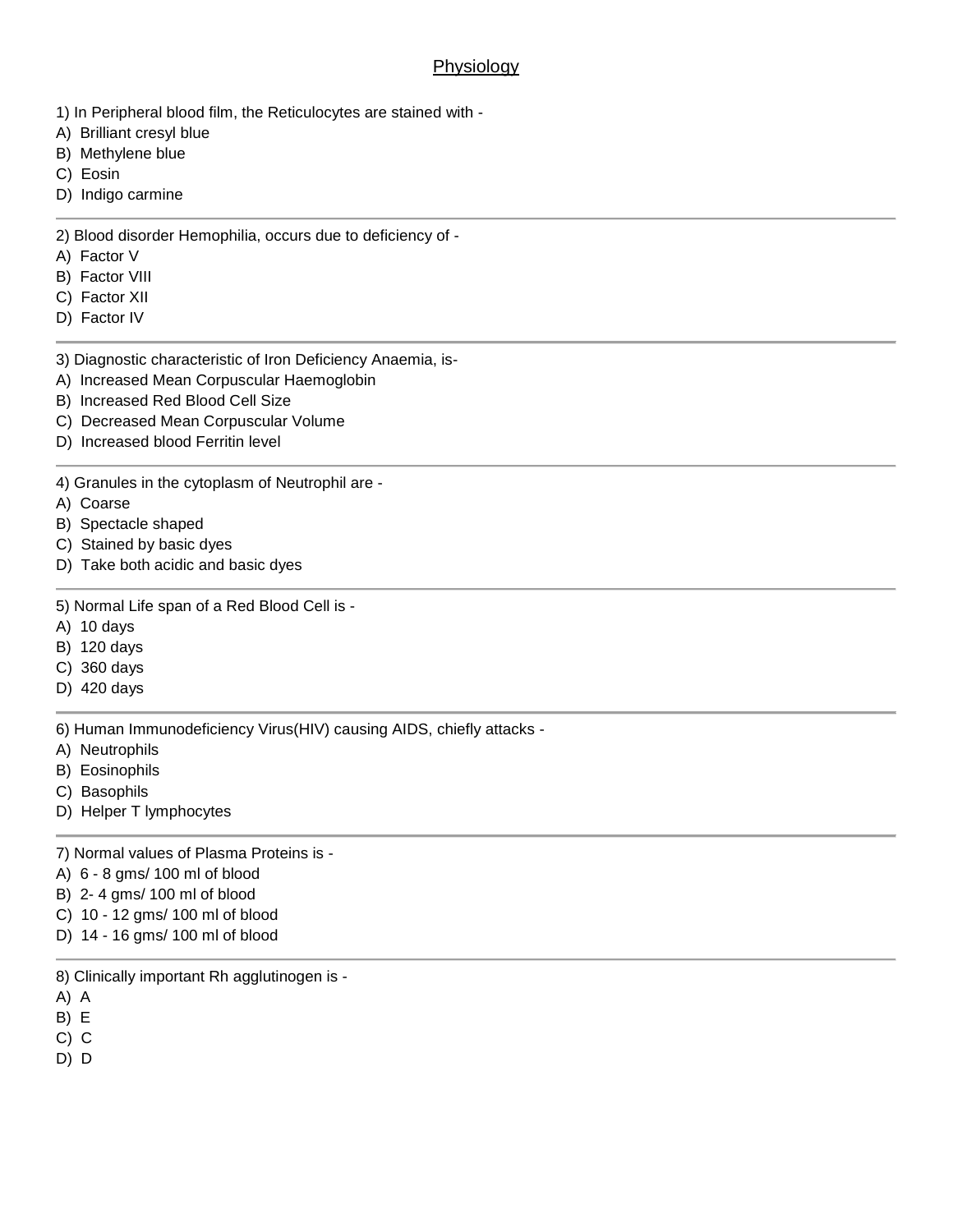- 9) In Patients of poorly controlled Diabetes Mellitus-
- A) Values of HbA decreases
- B) There is presence of HbF
- C) Values of HbA1c increases
- D) There is presence of HbS

10) Chronic Loss of small amount of Blood can cause -

A) Iron deficiency anaemia

- B) Megaloblastic anaemia
- C) Normocytic anaemia
- D) Aplastic anaemia

11) W hich of the following statement is true for Na - K ATPase pump -

- A) Pumps 2 Na outside and 3 K inside the cell
- B) It is a primary active transport mechanism
- C) It is a downhill process requiring no energy
- D) It is a secondary active transport mechanism
- 12) Extracellular fluid is -
- A) of total body water
- B) of total body water
- C) ½ of total body water
- D) ¼ of total body water

13) Characteristic feature of Facilitated Diffusion is -

- A) It requires energy
- B) It requires a carrier protein
- C) An active process
- D) An uphill process

## 14) Transcription is -

- A) DNA replication
- B) DNA wrapping around histone
- C) RNA forming proteins
- D) Production of RNA from DNA
- 15) G proteins are -
- A) Good proteins
- B) Gap junction proteins
- C) Guiding proteins
- D) Cell signaling proteins

16) After Action Potential, Resting Membrane Potential is restored by -

- A) Na K Pump activity
- B) Na K channels inactivity
- C) K channel activity
- D) Na channel inactivity
- 17) Absolute Refractory Period is due to -
- A) Opening of Na channels
- B) Closure of K channels
- C) Closure of Na channels
- D) Opening of K channels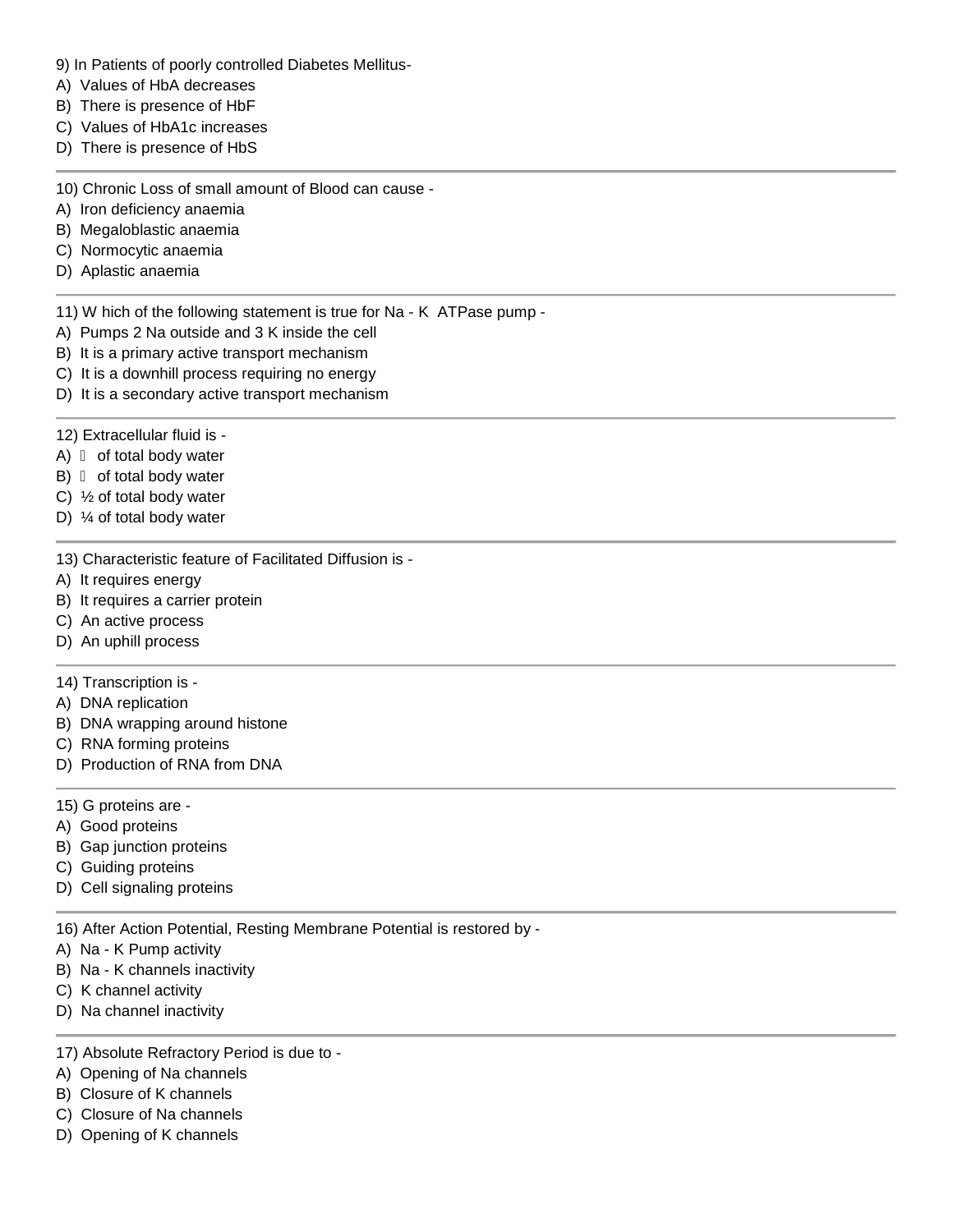- 18) Nerve cell has maximum Na channels at -
- A) Dendrites
- B) Axon Hillock
- C) Soma
- D) Axonal termination
- 19) Local Anaesthetics mostly affect
- A) Group C fibers
- B) Group A fibers
- C) Group D fibers
- D) Group B fibers

20) Nerve Conduction Velocity is least in -

- A) A alpha fibers
- B) A gamma fibers
- C) B fibers
- D) C fibers
- 21) Motor Unit is a term used for -
- A) All muscle fibers
- B) Single muscle fiber
- C) A motor nerve branch and all muscle fibers supplied by it
- D) Motor nerve, all muscle fibers and afferent nerve, together
- 22) Action of Acetylcholine on Nicotinic receptors causes -
- A) Relaxation of Skeletal muscle
- B) Contraction of Skeletal muscle
- C) Relaxation of Smooth muscle
- D) Contraction of Smooth muscle

23) Golgi tendon organs are supplied by -

- A) A Alpha fibers
- B) A beta fibers
- C) A delta fibers
- D) A gamma fibers

24) W hich cells of the Collecting Ducts are responsible for Vasopressin stimulated water reabsorption -

- A) Lacis cells
- B) Mesangial cells
- C) Principal cells
- D) Intercalated cells
- 25) Renin secretion by neural stimulation is due to -
- A) Activation of beta adrenergic receptors
- B) Activation of alpha adrenergic receptors
- C) Activation of Muscarinic receptors
- D) Activation of Nicotinic receptors
- 26) Glomerular Filtration Rate in healthy adult male is -
- A) 500 ml per minute
- B) 250 ml per minute
- C) 125 ml per minute
- D) 75 ml per minute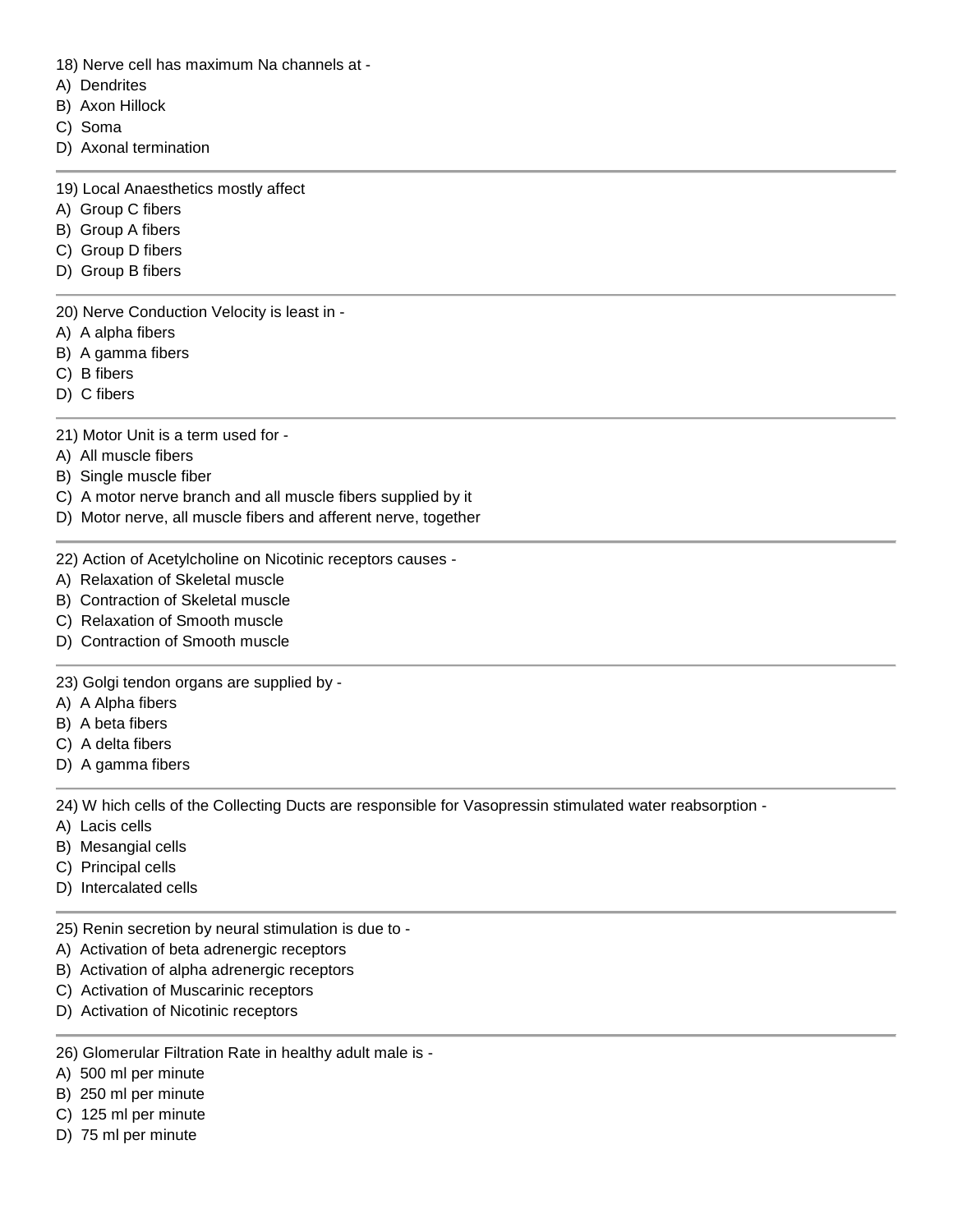- 27) Aldosterone regulated Sodium absorption occurs in -
- A) Proximal tubule
- B) Distal tubule
- C) Loop of Henle
- D) Collecting ducts
- 28) Transport maximum for Glucose, in man is -
- A) 675 mg per minute
- B) 375 mg per minute
- C) 175 mg per minute
- D) 75 mg per minute

29) In Proteinuria, most of the protein is -

- A) Albumin
- B) Globulin
- C) Fibrinogen
- D) Prothrombin

30) Urine is maximally acidified at -

- A) Proximal tubule
- B) Loop of Henle
- C) Ascending tubule
- D) Distal tubule and collecting ducts
- 31) Intrinsic Factor is secreted by -
- A) Parietal Cells
- B) Chief cells
- C) Mucus cells
- D) ECL cells

32) Potent stimulator for HCL secretion is -

- A) Acetylcholine
- B) Somatostatin
- C) Gastrin
- D) Prostaglandin

33) pH is highest in -

- A) Saliva
- B) Gastric juice
- C) Bile juice
- D) Pancreatic juice
- 34) Normal Bile secretion is -
- A) 500 ml per day
- B) 1000 ml per day
- C) 1500 ml per day
- D) 250 ml per day

35) Absorption of Hexoses across small intestine is dependent on -

- A) K
- B) Na
- C) Mg
- D) Ca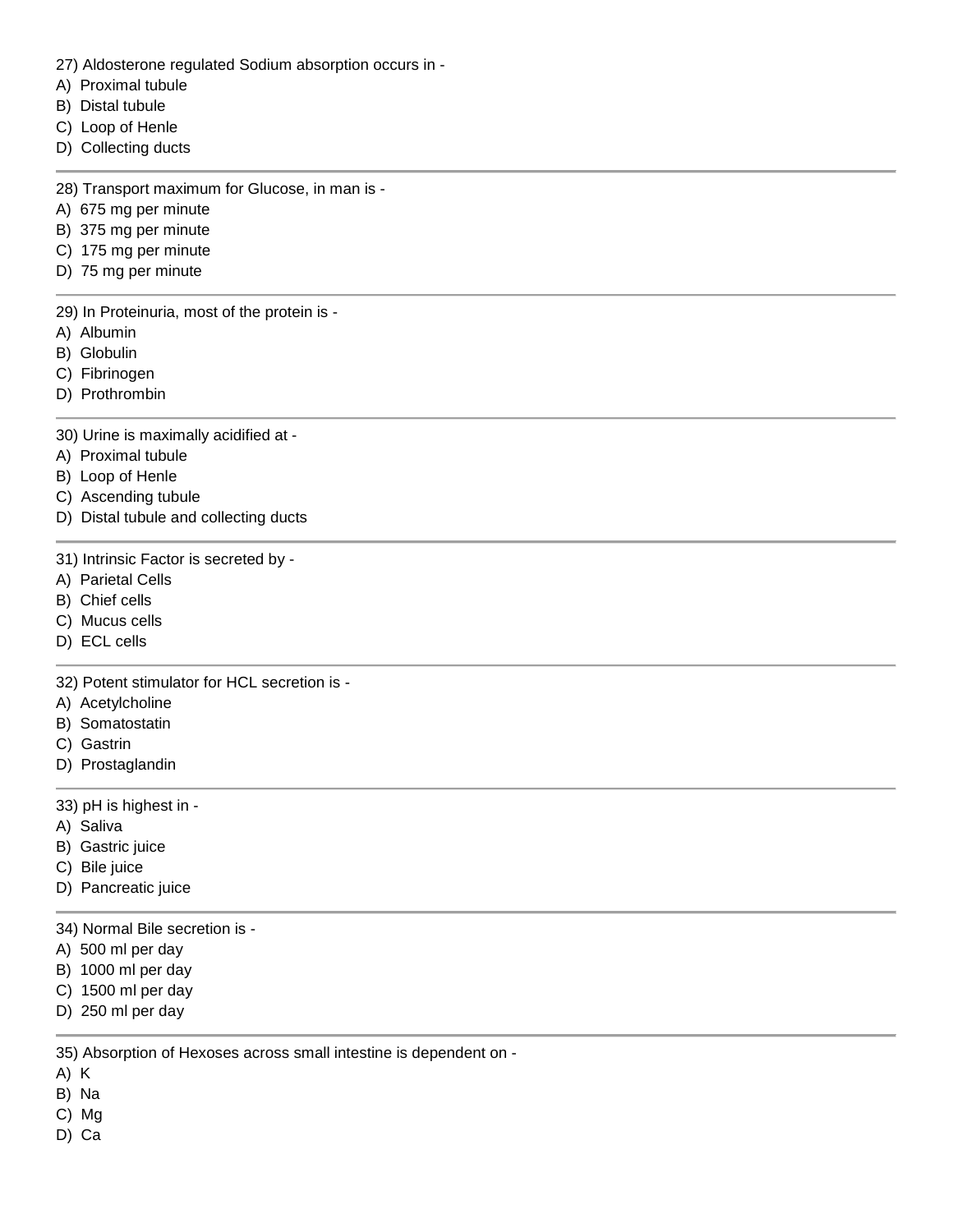36) Intolerance to Milk occurs due to -

- A) Low Amylase levels
- B) Low Maltase levels
- C) Low Lactase levels
- D) Low Sucrase levels

37) Best source of dietary fiber is -

- A) Meat
- B) Eggs
- C) Milk
- D) Plants

38) Gut flora are responsible for Synthesis of Vitamin -

- A) C
- B) D
- C) K
- D) E
- 39) Peristalsis is Initiated because of -
- A) Intestinal distinsion
- B) Intestinal secretion
- C) Hormonal stimulation
- D) Nervous stimulation

40) Short chain fatty acids produced by Gut Flora are maximally absorbed in -

- A) Duodenum
- B) Jejunum
- C) Ileum
- D) Colon

41) Pulsatile secretion of TSH Peaks -

- A) In morning
- B) At noon
- C) In evening
- D) At midnight

42) Receptors for Thyroid Hormone are present-

- A) On outer surface of cell membranes
- B) On inner surface of cell membranes
- C) In the cytoplasm
- D) In the nuclei

43) In Hypothyroidism, Yellowish Tint of the Skin is due to accumulation of -

- A) Free bilirubin
- B) Biliverdin
- C) Carotene
- D) Conjugated bilirubin
- 44) Insulin causes entry of Glucose into the cells by -
- A) Simple diffusion
- B) Facilitated diffusion
- C) Primary active transport
- D) Secondary active transport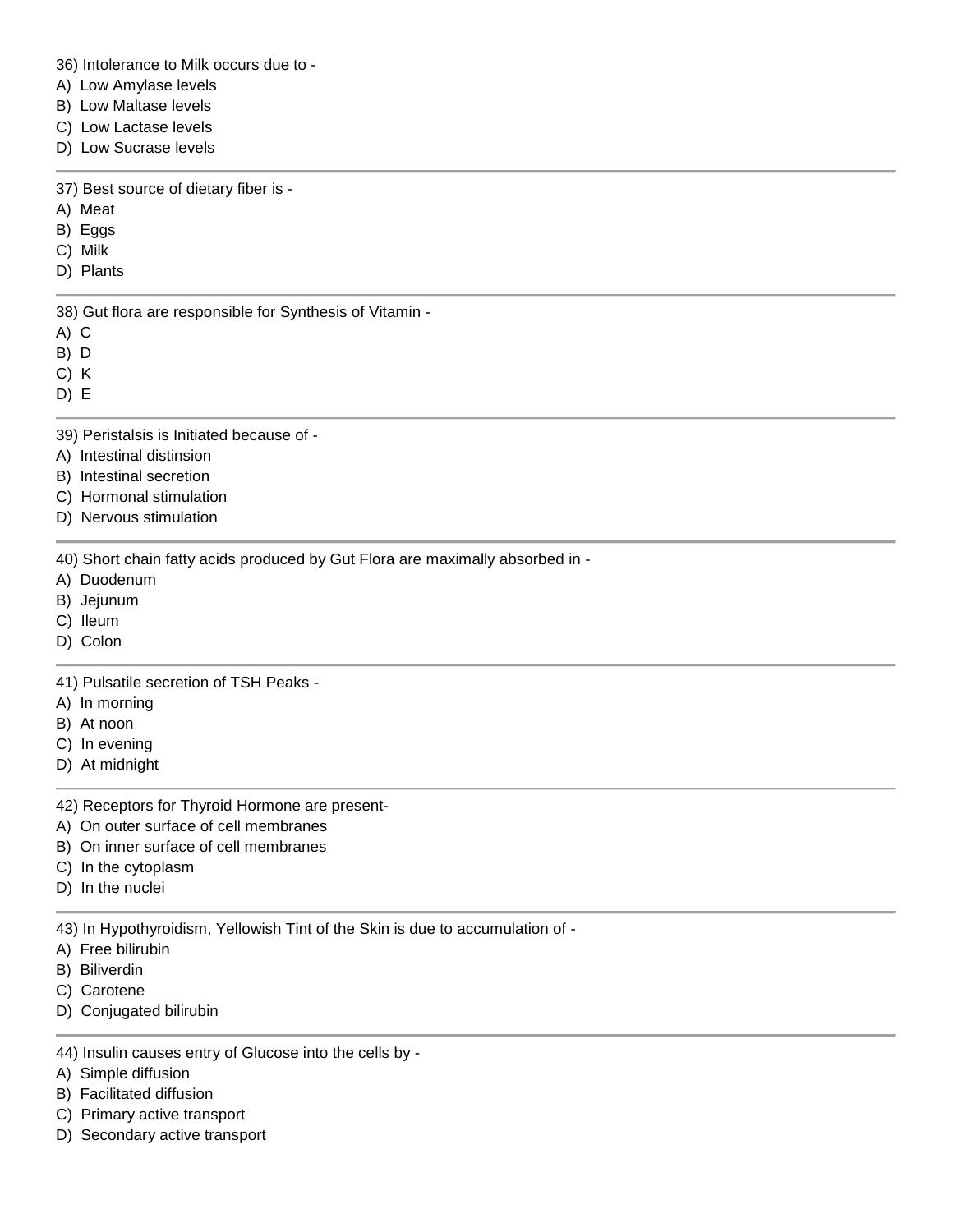|  |  | 45) Major Function of Fetal Adrenal gland is - |  |
|--|--|------------------------------------------------|--|
|--|--|------------------------------------------------|--|

- A) Secretion of Androgens
- B) Secretion of Epinephrine
- C) Secretion of Corticosteroids
- D) Secretion of Mineralocorticoids

46) Half life of Catecholamines in Circulation is -

- A) 2 mins
- B) 20 mins
- C) 2 hours
- D) 2 days

47) The Hormones of Adrenal Cortex are derivatives of -

- A) Triglycerides
- B) LDL
- C) HDL
- D) Cholesterol

48) Calcium content of adult human body is about -

- A) 100 gms
- B) 600 gms
- C) 1100 gms
- D) 1700 gms

49) Number of Parathyroid Glands in human is -

- A) 4
- B) 3
- C) 2

D) 1

50) Calcitonin is produced by -

- A) A Cells
- B) B Cells
- C) C Cells
- D) D Cells

51) Pineal Hormone is -

- A) Melanin
- B) Melatonin
- C) Serotonin
- D) Bradykinin

52) The Hormone, causing relaxation of ligaments of pubic joints and symphysis, softening cervix, during Pregnancy, is -

- A) Progesterone
- B) Relaxin
- C) Estrogen
- D) Inhibin

53) Barr Body is-

- A) Condensation of X chromosome
- B) Condensation of Y chromosome
- C) Condensation of Proteins
- D) Condensation of Ribosomes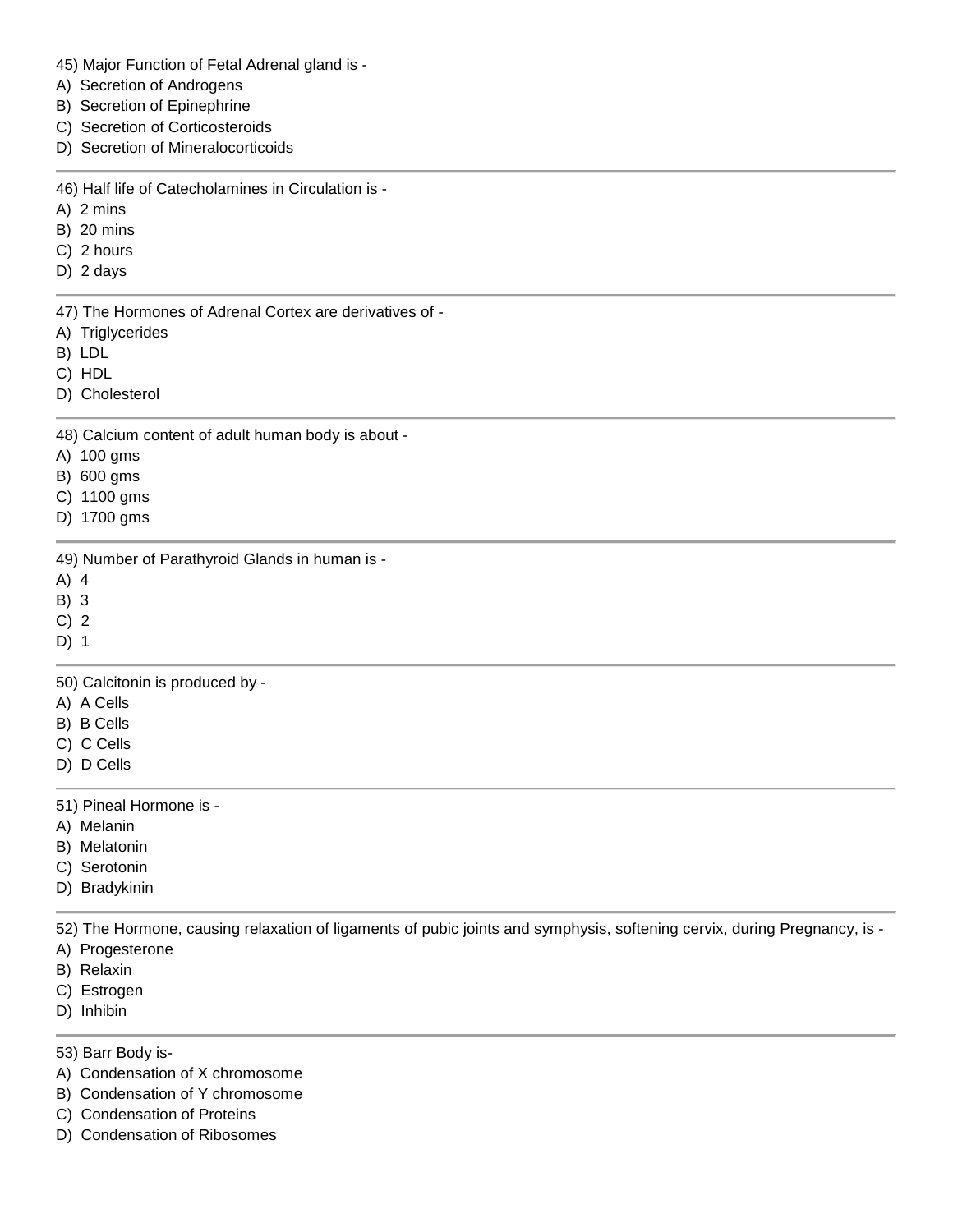54) Leptin Hormone is secreted by -

- A) Anterior Pituitary
- B) Ovary
- C) Pineal Gland
- D) Fat Cells

55) Hypothalamic Prolactin Inhibiting Hormone is -

- A) Adrenaline
- B) Dopamine
- C) Serotonin
- D) Norepinephrine

56) Developing Spermatozoa acquire Motility in -

- A) Epididymis
- B) Vas deferens
- C) Seminiferous Tubules
- D) Vagina

57) Each ml of Semen normally contains about -

- A) 10 million sperms
- B) 20 million sperms
- C) 40 million sperms
- D) 100 million sperms

58) Final Maturation of the Ovarian Follicle occurs due to -

- A) FSH
- B) LH
- C) FSH and LH
- D) Activin

59) In Humans Fertilisation of the Ovum by Sperm, usually occurs in -

- A) Ampulla of Uterine Tube
- B) Fimbriae of Uterine Tube
- C) Fundus of Uterus
- D) Upper part of Cervix
- 60) Connection from SA node to AV node is by -
- A) 1 Bundle of Atrial Fibers
- B) 2 Bundles of Atrial Fibers
- C) 3 Bundles of Atrial Fibers
- D) 4 Bundles of Atrial Fibers

61) RMP of Myocardial Fibers is -

- A) 50 mV
- B) 90 mV
- C) 55 mV
- D) 60 mV

62) AV Nodal delay is -

- A) 0.5 sec
- B) 1.0 sec
- C) 1.5 sec
- D) 0.1 sec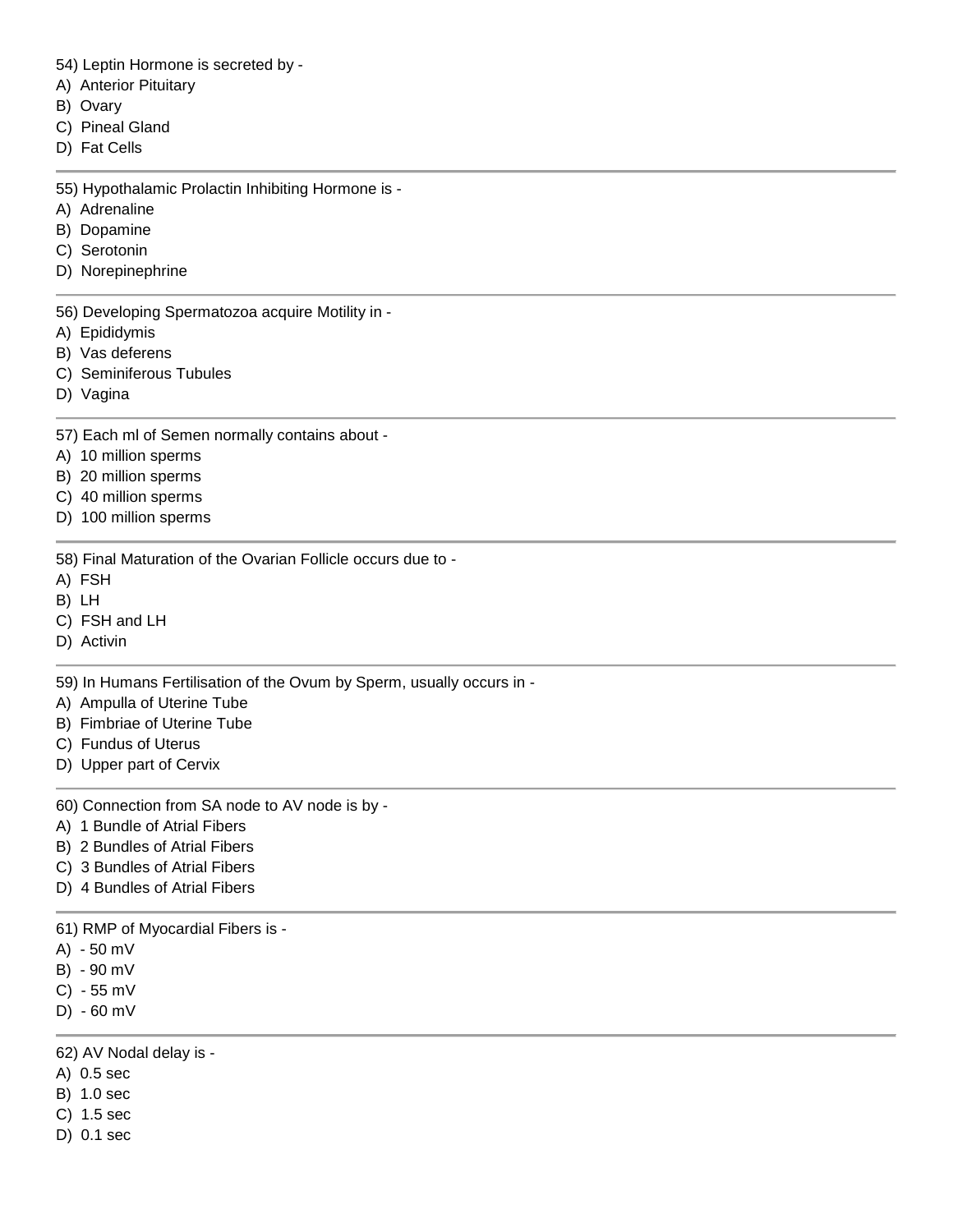63) During Inspiration, Heart Rate -

A) Increases

B) Decreases

- C) Initially Decreases and then Increases
- D) Remains Unchanged

64) W hen Conduction from Atria to Ventricle is Completely Interrupted, resulting Heart Block is -

- A) 1st Degree
- B) 2nd Degree
- C) 3rd Degree
- D) 4th Degree

65) Normally Pressure in Pulmonary Artery is -

- A) Zero mm of Hg
- B) 10 mm of Hg
- C) 80 mm of Hg
- D) 120 mm of Hg

66) Normal Ejection Fraction is -

- A) 35%
- B) 65%

C) 85%

D) 100%

67) Vasomotor Center is located in -

A) Medulla

- B) Thoracic Segment of Spinal Cord
- C) Pons
- D) Midbrain

68) Increase in Peripheral Resistance is due to -

- A) Constriction of Venules
- B) Constriction of Capillaries
- C) Constriction of Arterioles
- D) Constriction of Arteries

69) Volume of Anatomic Dead Space in healthy adult male is -

- A) 500 ml
- B) 350 ml
- C) 150 ml
- D) 50 ml

70) Normal Pressure of Oxygen in Alveolar air is -

- A) 100 mm Hg
- B) 40 mm Hg
- C) 200 mm Hg
- D) 140 mm Hg

71) Haemoglobin Molecule can combine with -

- A) 1 Oxygen mol
- B) 2 Oxygen mols
- C) 3 Oxygen mols
- D) 4 Oxygen mols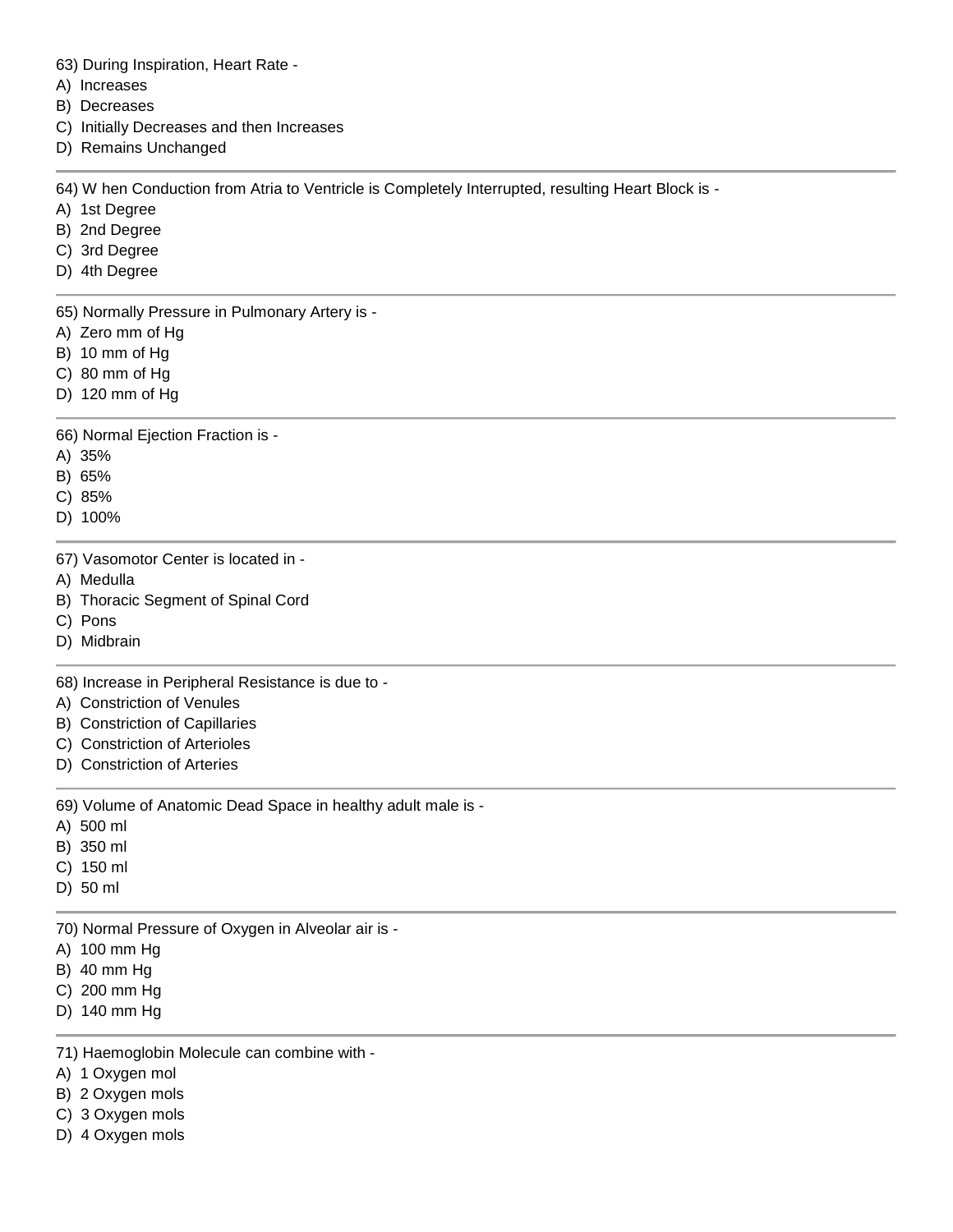72) Myoglobin Molecule binds -

- A) 1 Oxygen mol
- B) 2 Oxygen mols
- C) 3 Oxygen mols
- D) 4 Oxygen mols

73) Carbon Dioxide Solubility in Blood is -

- A) Same as Oxygen
- B) 10 times greater than Oxygen
- C) 20 times greater than Oxygen
- D) Less than Oxygen

74) Cyanosis appears, when the Reduced Haemoglobin Concentration of Blood, in capillaries is more than -

- A) 1 gm per 100 ml of Blood
- B) 3 gm per 100 ml of Blood
- C) 5 gm per 100 ml of Blood
- D) 0.5 gm per 100 ml of Blood

75) Normal pH of Arterial Plasma is -

A) 7.40

B) 7.20

C) 7.00

D) 6.80

76) Haemoglobin has Highest Affinity for -

- A) Oxygen
- B) Carbon dioxide
- C) Nitrogen
- D) Carbon monoxide

77) Neural area for Voluntary Control of Respiration, is located in -

- A) Medulla
- B) Pons
- C) Diencephalon
- D) Cerebral Cortex

78) The stimulus for Increased Respiratory rate, after Exercise is -

- A) Pressure of Carbon dioxide in blood
- B) Pressure of Oxygen in blood
- C) Hydrogen ion concentration of blood
- D) Both pressure of Carbon dioxide and pressure of Oxygen in blood

79) Maximum number of Synapses in the Cerebral Cortex are, on -

- A) Dendrites
- B) Soma
- C) Initial segment of Axon
- D) In the middle of Axon
- 80) In Myasthenia Gravis, antibodies destroy -
- A) Alpha receptors
- B) Beta Receptors
- C) Muscarinic Receptors
- D) Nicotinic Receptors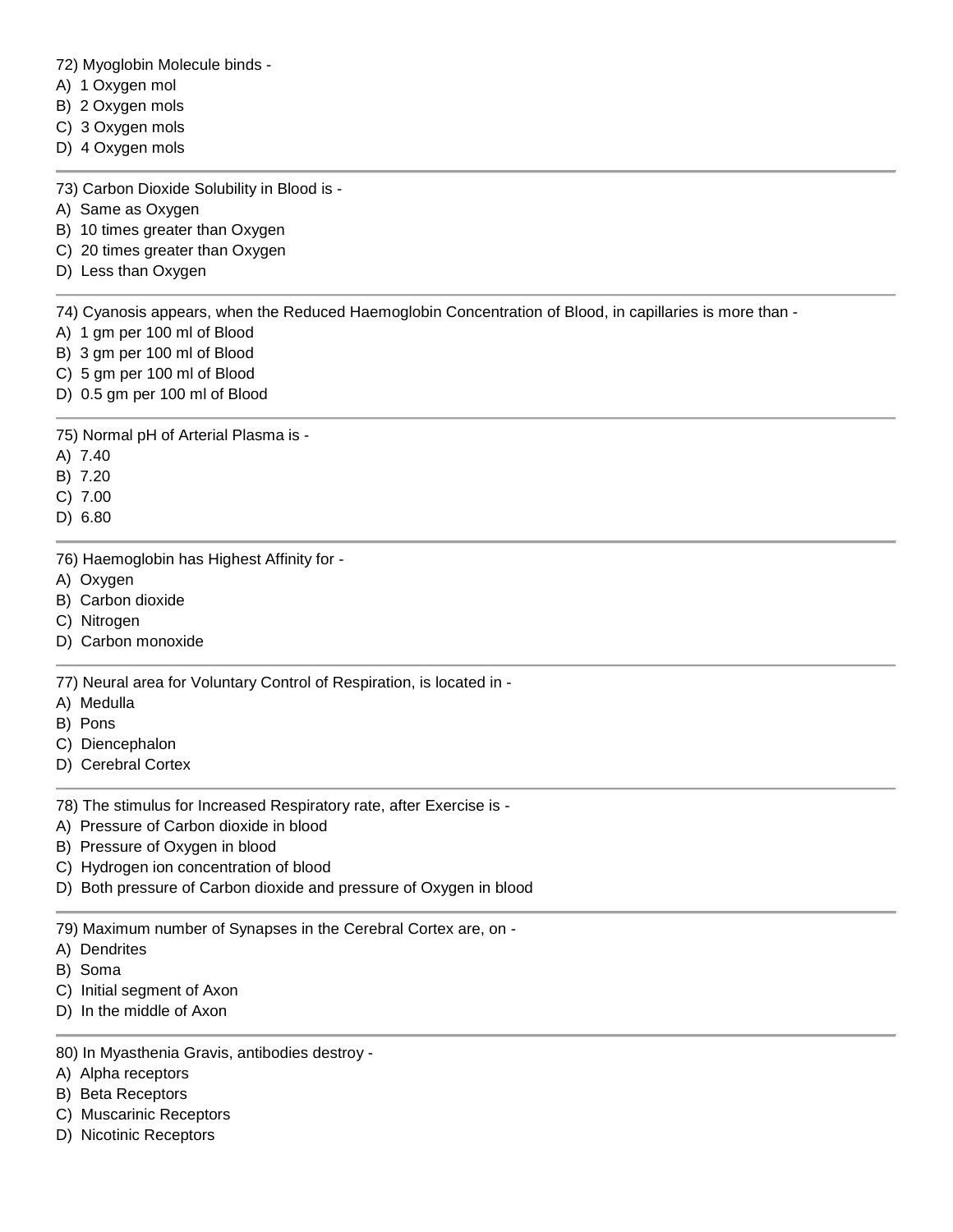81) Cold receptors are inactivated at -

A) 13 degree C

B) 17 degree C

C) 08 degree C

D) 22 degree C

82) Arousal response in EEG is indicated, by -

A) Alpha rhythm

B) Beta rhythm

C) Delta rhythm

D) Gamma rhythm

83) NREM and REM sleep cycles in a young adult are repeated at intervals of, about -

A) 30 min

B) 60 min

C) 90 min

D) 120 min

84) Normally the temperature of Scrotum is maintained at -

A) 32 degree C

B) 35 degree C

C) 37 degree C

D) 30 degree C

85) Changes in the Diameter of Pupil, can vary the amount of Light reaching Retina, by -

A) 2 folds

B) 3 folds

C) 4 folds

D) 5 folds

86) The distance at which the subject reads the Snellen Chart, is -

A) 20 ft

B) 15 ft

C) 10 ft

D) 05 ft

87) Rotational Acceleration is detected by receptors present, in -

A) Saccule

B) Utricle

C) Semicircular canals

D) Cochlea

88) Endolymph has high concentration of -

A) Na ion

B) K ion

C) Ca ion

D) Cl ion

89) Olfactory Receptors Neurons have an average Lifespan of -

A) 365 days

B) 300 days

C) 250 days

D) 50 days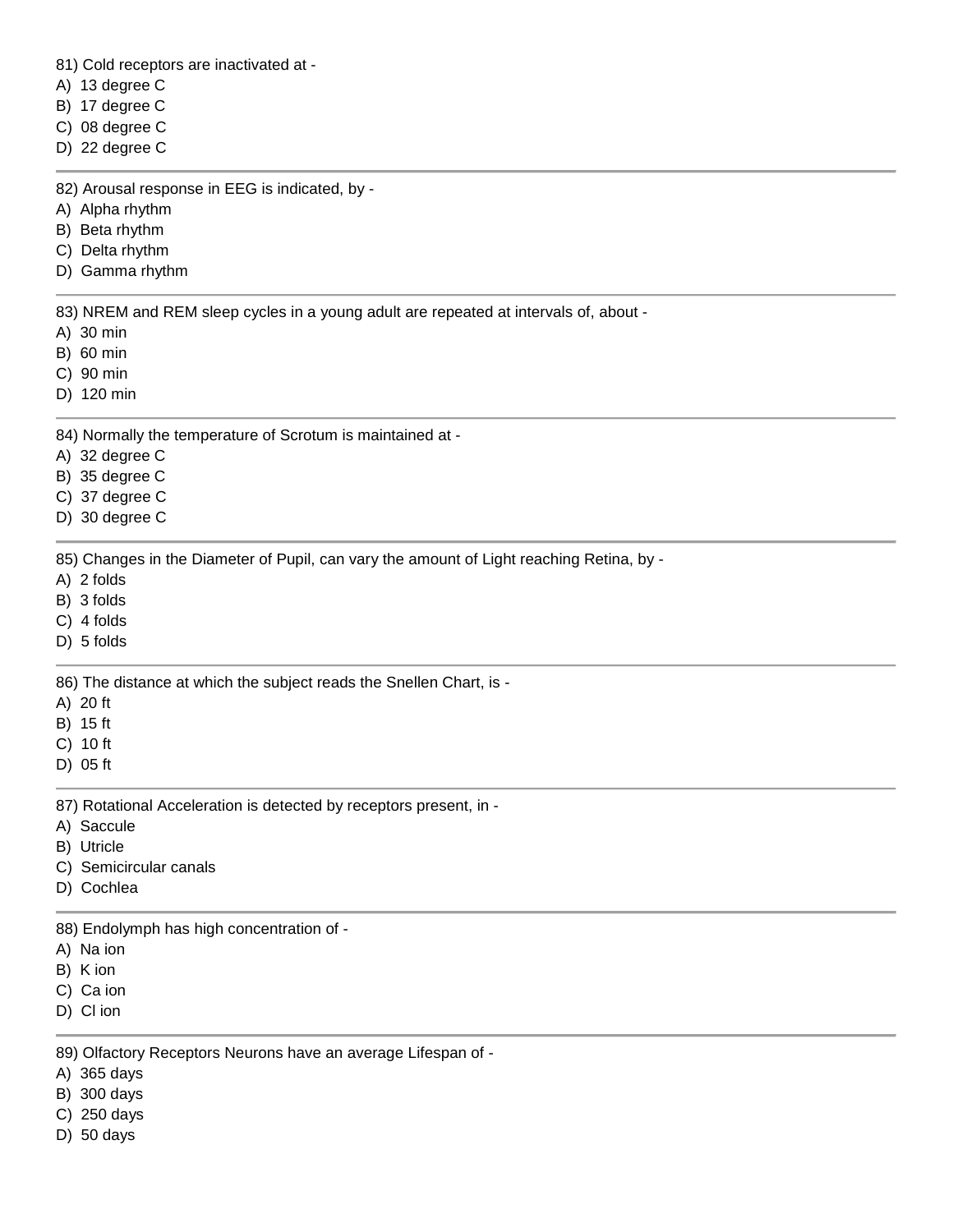- 90) Neurogenesis of Olfactory receptor neurons occurs, from/ by
- A) Basal cells
- B) Supporting cells
- C) Bowman's Gland
- D) Division of Olfactory Receptors

91) The Thermo regulatory integration and Control Center is located in -

- A) Olivary nucleus
- B) Nucleus Tractus Solitarius
- C) Pre optic area
- D) Area Postrema

92) W hich of the following Hormone decreases with Aerobic Exercise -

- A) Catecholamines
- B) Cortisol
- C) Glucagon
- D) Insulin

93) As per Research, practising Yoga -

- A) Provides Physical Health benefits
- B) Provides Mental Health benefits
- C) Provides both Physical and Mental Health benefits
- D) Has no Health benefits
- 94) Meditation induces -
- A) Relaxation response
- B) Stress response
- C) Sleep response
- D) Arousal response

95) Some types of Meditation works by -

- A) Reducing activity of sympathetic nervous system & increasing activity of parasympathetic nervous system
- B) Reducing activity of parasympathetic nervous system & increasing activity of sympathetic nervous system
- C) No effect on sympathetic nervous system & increasing activity of parasympathetic nervous system
- D) No effect on parasympathetic nervous system & increasing activity of sympathetic nervous system

96) The number of Ventricles in Brain are -

- A) 2
- B) 3
- C) 4
- D) 5
- 97) Cerebrospinal fluid pressure, is normally within a range of -
- A) 70.5 to 110.5 mm of Hg
- B) 4.5 to 14.5 mm of Hg
- C) 10.5 to 25.5 mm of Hg
- D) 30.5 to 60.5 mm of Hg

## 98) Biological Clock is present at -

- A) Arcuate nucleus
- B) Mammillary nucleus
- C) Paraventricular nucleus
- D) Suprachiasmatic nucleus